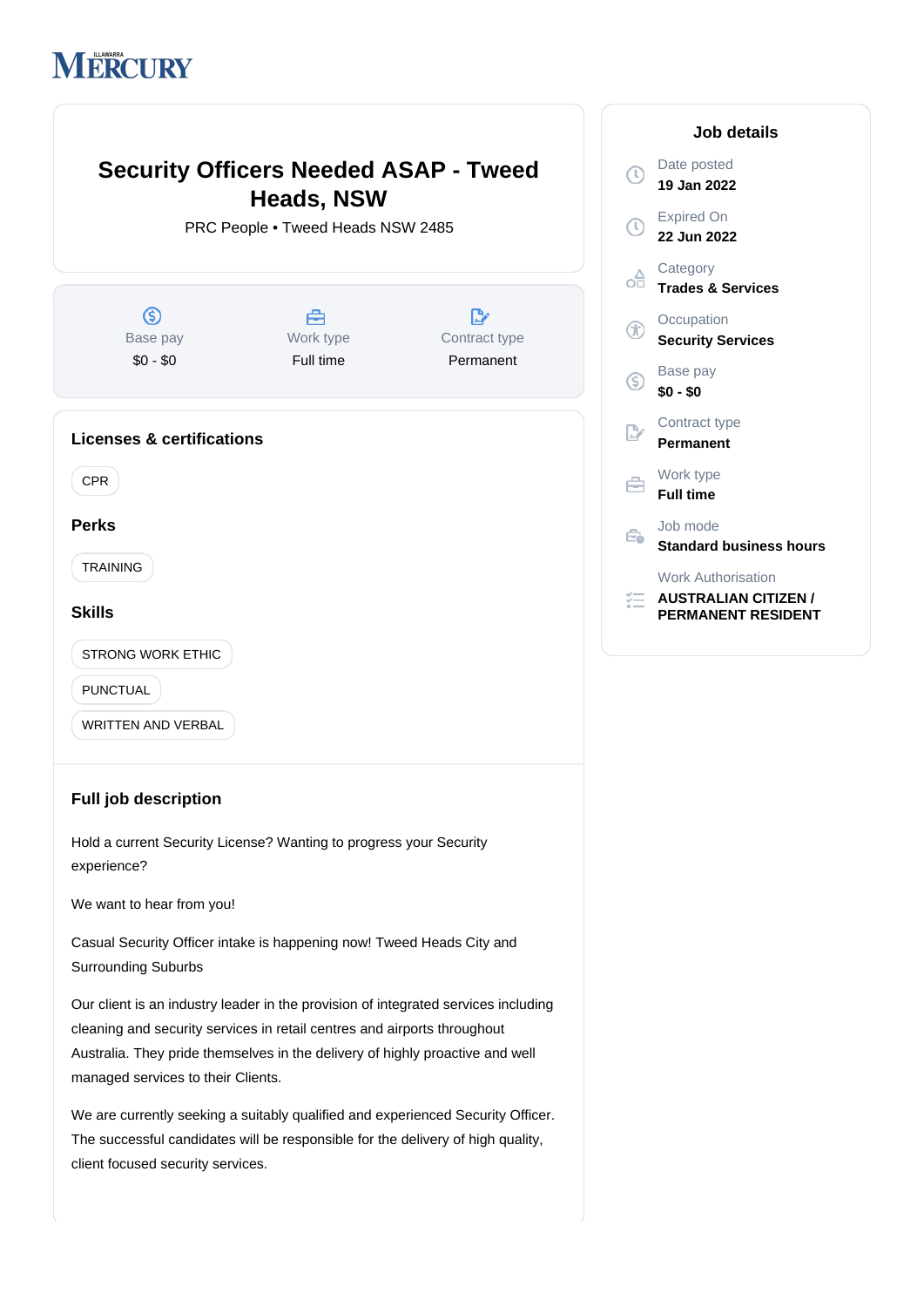# **Your duties and area of responsibility will include:**

- Provide high quality customer service front line service and support.
- Risk identification and issue resolution
- Reporting and recording incidents and various other activities whilst on shift
- Responding to all medical and security incidents
- Strong interpersonal, written and verbal communication skills
- Responding to emergency events in accordance with site systems and processes
- Ability to develop professional relationships with emergency services.
- Developed understanding of conflict resolution and de-escalation.

### **The minimum requirements for this position are:**

- Hold Driver's License and to have your own transport.
- Flexible availability
- Need to pass a criminal history check upon employment.
- Current First Aid and CPR Certificates
- Current Security License and Crowd Control License in State of employment
- Customer Service experience

## **To be successful in this position you will need to display the following:**

- High level of presentation
- Excellent communication and customer service skills
- Proven ability to work as part of a team and independently.
- Commitment to working in and maintaining a safe working environment.
- Ability to work flexible hours and public holidays.
- Excellent mobility and physically able to walk for lengthy periods.
- Happy and friendly disposition
- Strong work ethic, reliable and punctual
- High personal integrity and grooming standards
- Previous experience in a highly regulated environment
- Organised outcome and deadline oriented

# **Employment Benefits:**

- Full professional uniform provided.
- Stable, long-term employment
- On-site training, professional development

Our client is an equal opportunity employer and actively encourages candidates who are Aboriginal and/or Torres Strait Islanders to apply.

**If you have the skills, knowledge and experience we are seeking, please apply for this role.**

**Additional Information:**